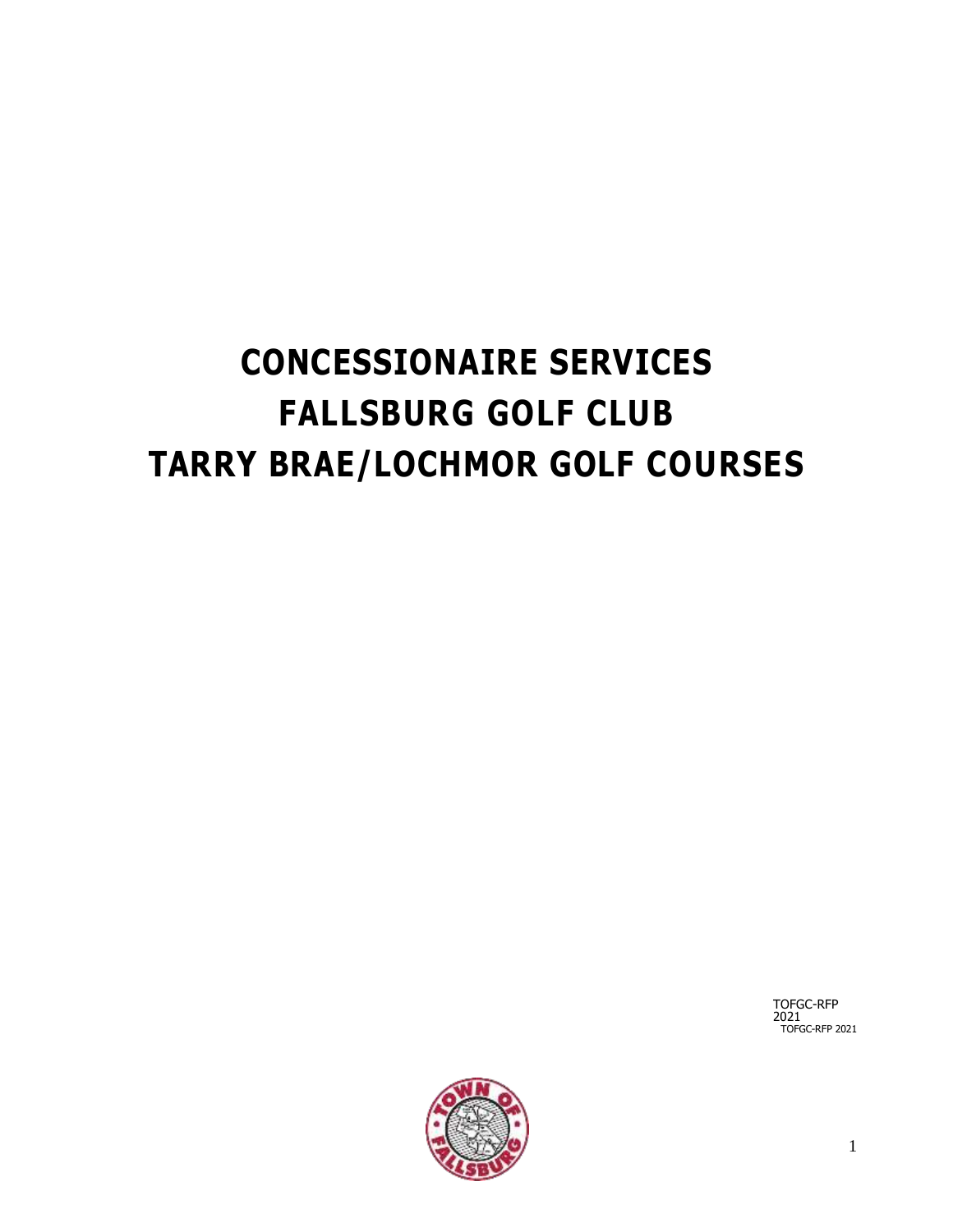#### NOTICE TO OFFERORS

Proposals for the Town of Fallsburg TOFGC-RFP 2021 Concessionaire Services-Tarry Brae / Lochmor Golf Courses will be received by the Town Board at the Supervisor's Office located at PO Box 2019, South Fallsburg NY 12779 up to and including Friday, October 15<sup>th</sup>, 2021 at 4:00 **P.M.,** prevailing time.

Copies of the Request for Proposals may be obtained beginning Tuesday September 14th , 2021 at the above address between the hours of 9:00 A.M. and 3:45 P.M., Monday through Friday (with the exception of Town-observed holidays), as well as through [www.townoffallsburg.com](http://www.townoffallsburg.com/) under "Documents".

August 25, 2021 **Steven Vegliante**, Supervisor, Town of Fallsburg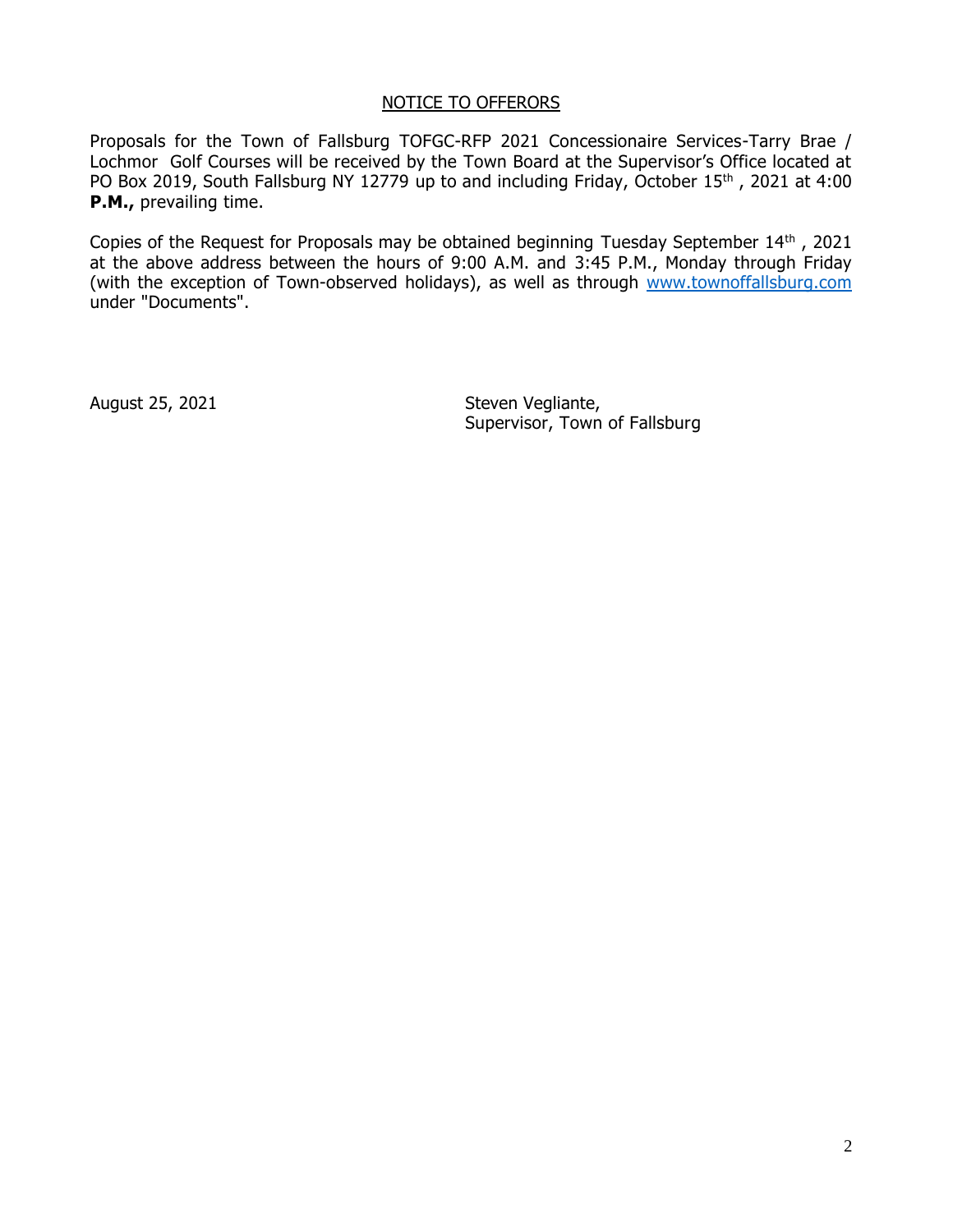# INSTRUCTIONS TO OFFERORS

The only-official distribution source for this RFP is through the Supervisors Office. If you have obtained this RFP from a different source, you are encouraged to contact the Supervisors Office to receive an official copy.

By submitting a Proposal, you are asking the Town of Fallsburg to accept your offer for the sale of goods and/or services. It is important that you READ and UNDERSTAND all terms and conditions in this RFP, as well as understand the laws that govern Public Contracts in New York State. If you do not agree with the terms and conditions contained in this RFP you should not submit a Proposal.

Your Proposal will be considered by the Town of Fallsburg if the following conditions are met:

1. Pursuant to State Finance Law §139-j and §139-k, this solicitation includes and imposes certain restrictions on communications between the Town of Fallsburg and an Offeror during the procurement process. An Offeror is restricted from contacting other than designated staff from the earliest notice of intent to solicit offers through final award and approval of the Procurement Contract by the Town of Fallsburg Executive ("Restricted Period") unless it is a contact that is included among certain statutory exceptions set forth in State Finance Law §139-j(3)(a). Town of Fallsburg employees are required to obtain certain information when contacted during the Restricted Period. The designated staff contact is the Supervisors Office, telephone (845) 433-8810 x5. Offerors responding to this RFP must familiarize themselves with these State Finance Law requirements and will be expected to affirm that they understand and agree to comply on the Proposal Form.

# 2. Applicable **Not Applicable**

A pre-proposal conference and site visit will be held for qualified offerors as follows:

| <b>LOCATION</b>                                                                                | <b>TIME</b>                                                                                             |
|------------------------------------------------------------------------------------------------|---------------------------------------------------------------------------------------------------------|
| <b>Tarry Brae</b><br>387 Pleasant Valley Rd,<br>South Fallsburg, NY 12779<br>Town of Fallsburg | Wednesday, September 29, 2021 at 12:00PM;<br>or contact the Supervisors Office for a different<br>time. |
| Lochmor<br>586 Loch Sheldrake Rd,<br>Loch Sheldrake, NY 12759<br>Town of Fallsburg             | Immediately following the site visit listed<br>above.                                                   |

Attendance is required. The Town of Fallsburg shall not be liable for, nor shall it review proposed change orders, contract amendments, etc. for inadequate pricing, labor, materials, time or similar issues in Vendor/Consultant's contract with the Town of Fallsburg resulting from Vendor/Consultant's failure to attend and obtain information provided at the pre-proposal conference, site visit and/or any addenda issued afterward.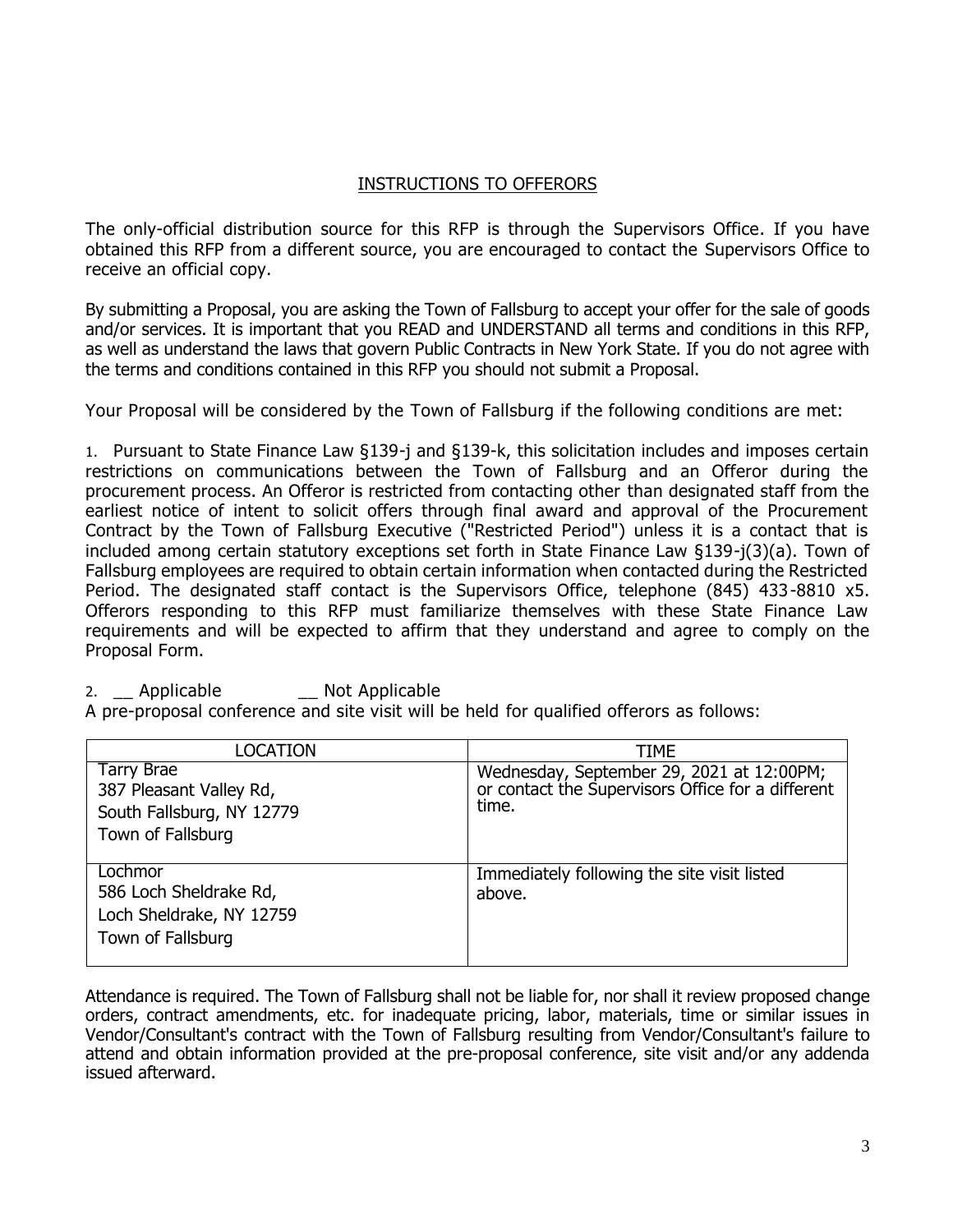3. Offerors are responsible for reporting in writing any errors, omissions or ambiguities found in this RFP. All such reports, requests for information, questions, etc. shall be emailed to [mmelko@fallsburgny.com](mailto:mmelko@fallsburgny.com) with questions typed in the body of the email, and the subject line "RFP Questions". No questions will be entertained by any other means. All questions must be submitted by Wednesday, October 13<sup>th</sup>, 2021., 3:45PM prevailing time. Questions received after this time may not be addressed. Please be patient, questions will be answered in an Addendum/Addenda to be shared with all interested Offerors. Questions will not be responded to individually.

1. Unless otherwise specified herein, all Proposals shall be made upon forms furnished in this RFP, if any, and as may be modified by addenda, contained in sealed envelopes clearly marked on the outside packaging with TOFGC-RFP 2021 Concessionaire Services-Tarry Brae/Lochmor Golf Courses addressed to Supervisors Office, PO Box 2019 South Fallsburg NY 12779 and received up to and including Friday, October 15th , 2021prevailing time. If NOT sending your Proposal via U.S. Mail, (i.e., using FedEx, UPS, hand delivery, etc.) please use the following address: Supervisors Office, PO Box 2019, South Fallsburg NY 12779. It is the Offeror's responsibility to clearly mark the outside of their mailing package with the RFP title and number. Faxed / E-mailed Proposals are not permitted.

2. Two (2) sets of all Proposals shall be submitted, ONE SET OF WHICH MUST CONTAIN ORIGINAL SIGNATURES including completed copies of any forms or certifications required in this RFP. Forms, if any, included in this RFP shall be completely filled in, in ink or by typing, on the original form. Failure to respond to this RFP on any official form(s) included in this RFP, may result in disqualification of a Proposal as non-responsive. No Proposal Form will be accepted which contains any modification to the template, additional information not specifically requested, omissions or erasures. Each Proposal Form shall be signed by a duly authorized individual on behalf of the Offeror. Illegible and unsigned Proposals will be rejected as nonresponsive.

3. Permission will not be given to modify or explain any Proposal after it has been opened, unless clearly specified in this document (e.g. interviews). Permission to withdraw a Proposal prior to opening will be at the discretion of the Town of Fallsburg and no replacement Proposal may be submitted without authorization from the Commissioner of General Services. Opened Proposals which required a deposit for plans and specifications may not be withdrawn until forty-five (45) days after opening.

4. Basis of Award provisions vary with each RFP, please read that section carefully. Some RFPs may be awarded to more than one entity. The Town of Fallsburg reserves the right to waive any informality, reject any and all Proposals, or, if noted in the Basis of Award section of this RFP, accept any Proposal in whole or in part, if deemed to be in the best interest of the Town of Fallsburg.

5. Any award shall be subject to the execution of a contract (and, if applicable, license or other agreements) between the Offeror and the Town of Fallsburg. The Town of Fallsburg's contract obligation is contingent upon execution of the contract between the Town of Fallsburg and selected Vendor/Consultant, provision of required Pay-to-Play forms, insurance certificates and bonds, as applicable, by the Vendor/Consultant, and the availability of appropriated funds for the contract. No legal liability on the part of the Town of Fallsburg for payment of any money shall arise unless and until a contract is executed by both parties, funds are appropriated and made available in each year of the term of the contract, and all performance requirements for each payment are met. The Town of Fallsburg shall have no responsibility or liability for any of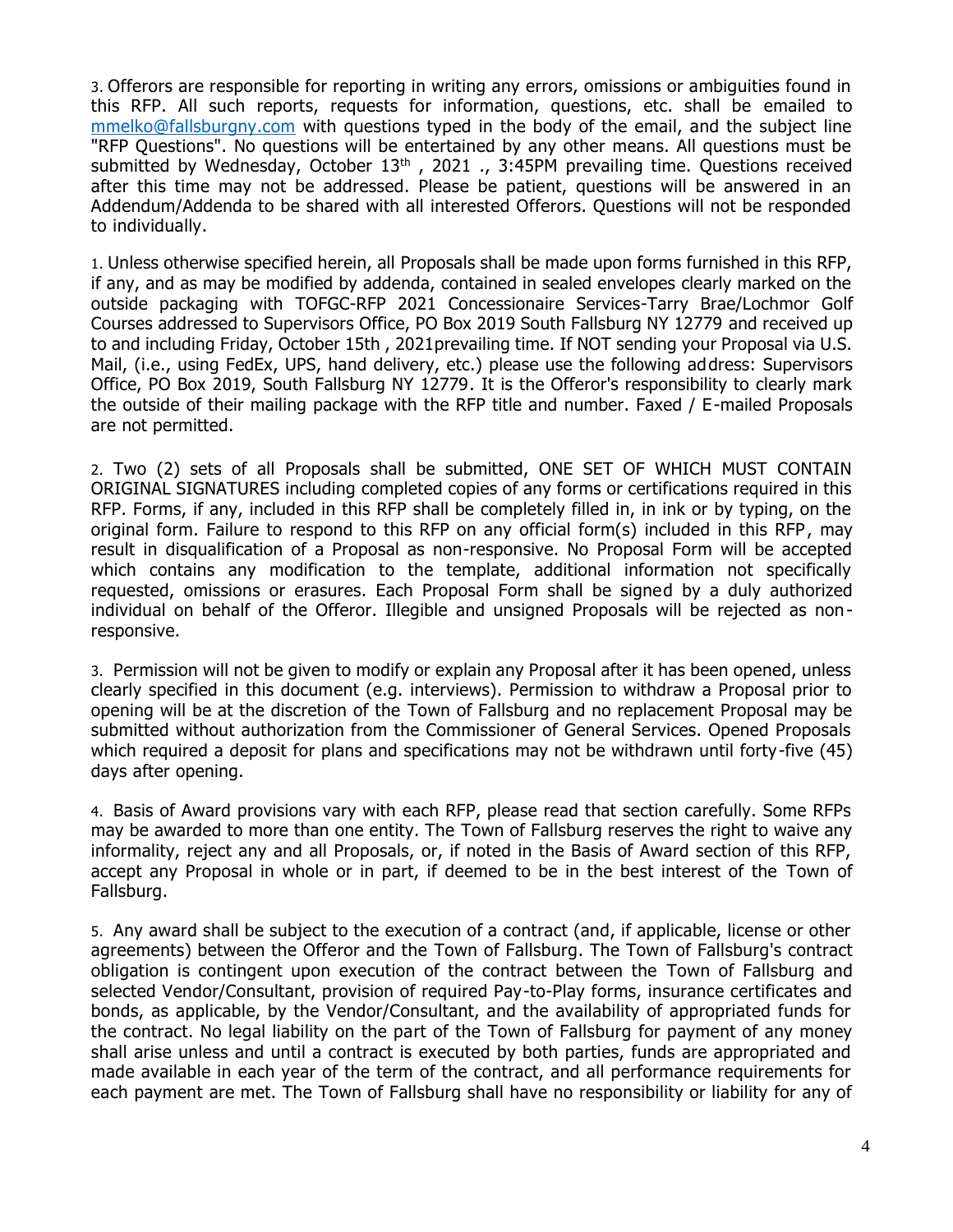Offeror's costs related to preparation of Proposals, attendance at interviews, etc.; all such costs are solely at Offeror's risk and expense.

6. Offeror(s) awarded a contract agree to execute the contract in the same form as the template enclosed in this RFP in the timeframe, if any, indicated in this RFP. Any supplemental agreement(s) (e.g. licensing or maintenance \_agreements) requested by art Offeror must be included in the Proposal and are subject to the discretionary approval of the Town of Fallsburg Attorney and the Town of Fallsburg Executive. For any software required in the scope of services, include any proposed license or maintenance agreement(s) with your Proposal. Failure to reach agreement on contract terms and conditions may result in rejection of a Proposal, rescission of an award and/or retention of Bid Security by the Town of Fallsburg.

7. The Town of Fallsburg maintains a unilateral right to cancel or extend the contract in accordance with the terms of any contract resulting from this RFP. If a Vendor/Consultant fails to perform or otherwise breaches the contract, in addition to any other rights and remedies the Town of Fallsburg may have, the Vendor/Consultant may be listed as non-responsible and may be ineligible for future contract awards.

8. If Bid Security is required by this RFP; it must be included in the Proposal. If Performance and/or Payment Bonds are required by this RFP, Proposals must include a letter from the Offeror's bank or surety stating that the required letter of credit or bond(s) will be provided in the event of a contract. The letter of credit or bond(s) shall be provided for each year or relevant portion of the contract, as may be applicable.

9. Offerors should be properly registered to do business in the State of New York and furnish applicable certificates of authority/incorporation/partnership/dba, etc. with their Proposal.

10.The Town of Fallsburg encourages submission of Proposals by certified Minority- and/or Women-Owned Business Enterprises (MWBE) and/or Disadvantaged Business Enterprises (DBE).

11.A Non-Collusion Certification, Disclosure of Non-Responsibility Determination and Iran Divestment Act Certification are included in this RFP. Bidders must complete and submit a signed original of each and the applicable number of copies of each with each Bid.

12.Supplier Forms are provided with this RFP. Offerors that have not received a purchase order in the last twelve (12) months from the Town of Fallsburg must submit completed and signed Supplier Forms prior to execution of a contract by the Town of Fallsburg.

13.Please be advised that this solicitation is subject to Orange Town of Fallsburg Local Law No. 13 of 2013, as amended, known as the "Pay-to-Play Law". Pay-to-Play Forms will be made available with this RFP. All Pay-to-Play Forms should be submitted with your Proposal and will be required if you are awarded a contract. The Pay-to-Play Forms are required from the Vendor/Consultant (unless exempted by the law) prior to execution of a contract by the Town of Fallsburg.

14.Pursuant to New York's Freedom of Information Law ("FOIL") (Public Officers Law, Article 6, Sections 84-90) all government records are presumptively open for public inspection unless specifically exempted from disclosure under FOIL. Offerors who have a good faith belief that information contained in their Proposal is exempt from disclosure under FOIL must, at the time of their submission, request the exemption in writing, setting forth the basis for the claimed exemption.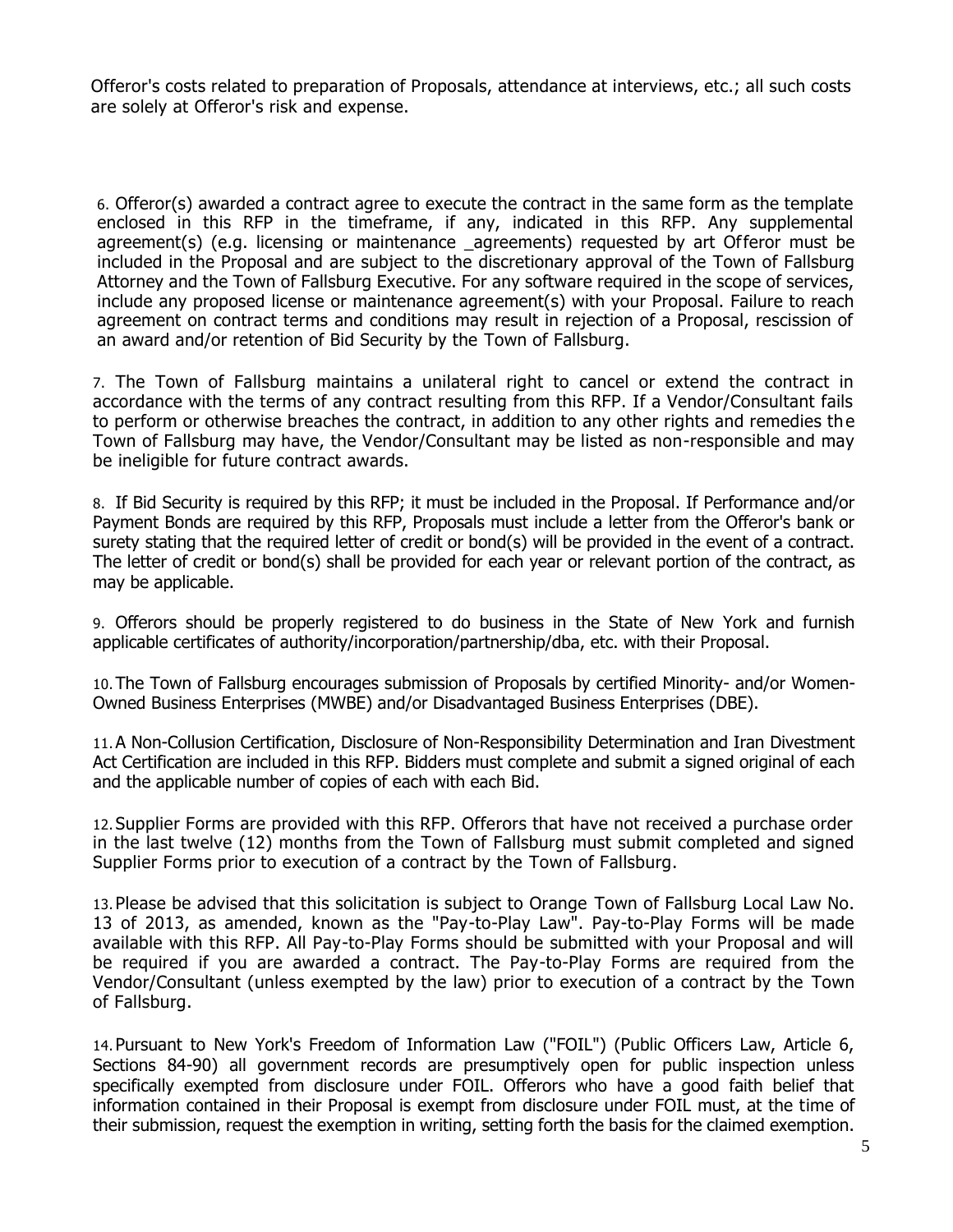In addition, the Offeror must mark each page of its submission claimed to be exempt from disclosure under FOIL with the following legend: **"THE OFFEROR BELIEVES THAT THIS INFORMATION IS PROTECTED FROM DISCLOSURE UNDER THE NEW YORK STATE FREEDOM OF INFORMATION LAW."** Neither the Offeror's classification of materials as exempt under FOIL, nor the Town of Fallsburg's acceptance of Offeror's Proposal with the claimed exemption(s), should be considered a final determination as to whether the designated materials are

exempt from disclosure under FOIL. All determinations as to the propriety of claimed exemptions will be made by the Town of Fallsburg and/or a court of law in accordance with applicable law.

## INSURANCE REQUIREMENTS

During the term of the contract, or longer if required, Vendor/Consultant shall maintain, at its expense, Worker's Compensation, Disability and liability insurance policies of the types and minimum coverages specified in the enclosed contract template (e.g., Agreement for Vendor Services), as applicable. Certificates of insurance evidencing Vendor's/Consultant's compliance with these requirements shall be required prior to execution of the contract by the Town of Fallsburg. Award is conditional upon submission of insurance documents within the time specified in the Notice of Award. Failure to do so may result in disqualification of the Offeror as nonresponsive and/or the Town of Fallsburg's retention of any Bid Security.

## BONDING REQUIREMENTS

#### Performance Bond

The Vendor/Consultant shall, at the time of execution of the contract, in the amount of \$100,000 (one hundred thousand dollars), obtain and maintain in full force and effect for sixty (60) days after contract expiration or longer if the contract so requires:

- an irrevocable letter of credit with a sound and reputable bank authorized to do business in the State of New York, or
- a Performance and/or Payment Bond, as specified above, signed by a surety company authorized to do business in the State of New York, having an A.M. Best rating of A- or better and appearing on the most recent published Department of the Treasury's Listing of Approved Sureties (Department Circular 570) at the time of filing the Bond(s).

The Performance Bond, Payment Bond, letter of credit, etc., shall name the Town of Fallsburg as beneficiary and may be invoked to the benefit of the Town of Fallsburg upon delivery of a certified statement to the issuing bank or surety company that the Contractor has failed to perform, pursuant to the terms and conditions of its contract with the Town of Fallsburg.

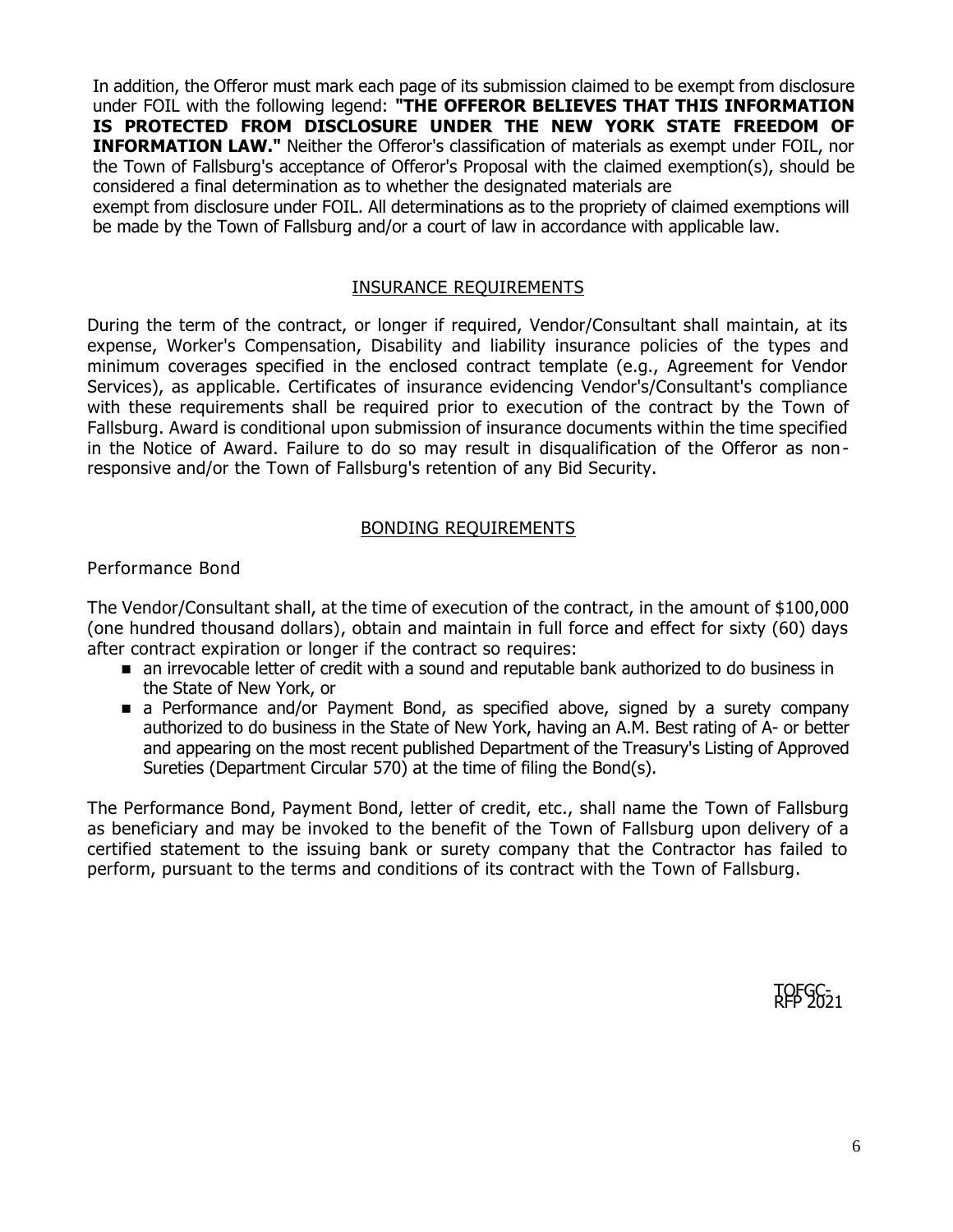# **SCOPE**

It is the intent of these specifications to describe the minimum requirements to secure a qualified vendor(s) to provide concession services at the following locations:

Tarry Brae 387 Pleasant Valley Rd, South Fallsburg, NY 12779 Town of Fallsburg

Lochmor 586 Loch Sheldrake Rd, Loch Sheldrake, NY 12759 Town of Fallsburg

Currently the Concessionaire Services include operation of the snack bar facilities when the golf courses are open and catering for golf outings and private events throughout the year. Additional Concession Facilities at the Golf Courses, as proposed by Offerors, may also be considered.

Offerors may submit proposals for either one or both locations. If an Offeror is submitting a proposal for both golf courses, each proposal must be made separately, each must contain all the items requested by this Request for Proposals and each must each individually meet the specifications.

## **SPECIFICATIONS**

#### **License Agreement as Specifications**

In addition to the items noted below, the terms and conditions of the Concession License Agreement ("License"), attached and incorporated as Appendix A-2 to this **RFP,**  constitute Specifications for this RFP.

## **Mandatory Requirements**

- 1. All requirements detailed in the Concession License Agreement attached as Appendix A-2 to this Request for Proposals are mandatory requirements and must be met by the Offeror.
- 2. The successful Offeror must possess at least five (5) years' experience in the food service industry.
- 3. The Town of Fallsburg owns equipment located at the Tarry Brae and Lochmor Golf Courses, which will be made available to the successful Offeror for its use during the Term of the License on the terms and conditions set forth in the License. The successful Offeror must provide all additional equipment and supplies to ensure that, at a minimum, the current level of foodstuffs and service remain at the respective Golf Courses.
- 4. The successful Offeror must obtain and maintain a liquor license in accordance with the terms and conditions of the Concession License Agreement.

#### **Performance and Experience**

Inventory of It shall be incumbent upon each Offeror to demonstrate that he/she/it has the background, qualifications, experience, and financial wherewithal to successfully operate food and beverage concessions like and commensurate with those sought by this Request for Proposals, including the ability to be properly equipped, insured, and licensed. The successful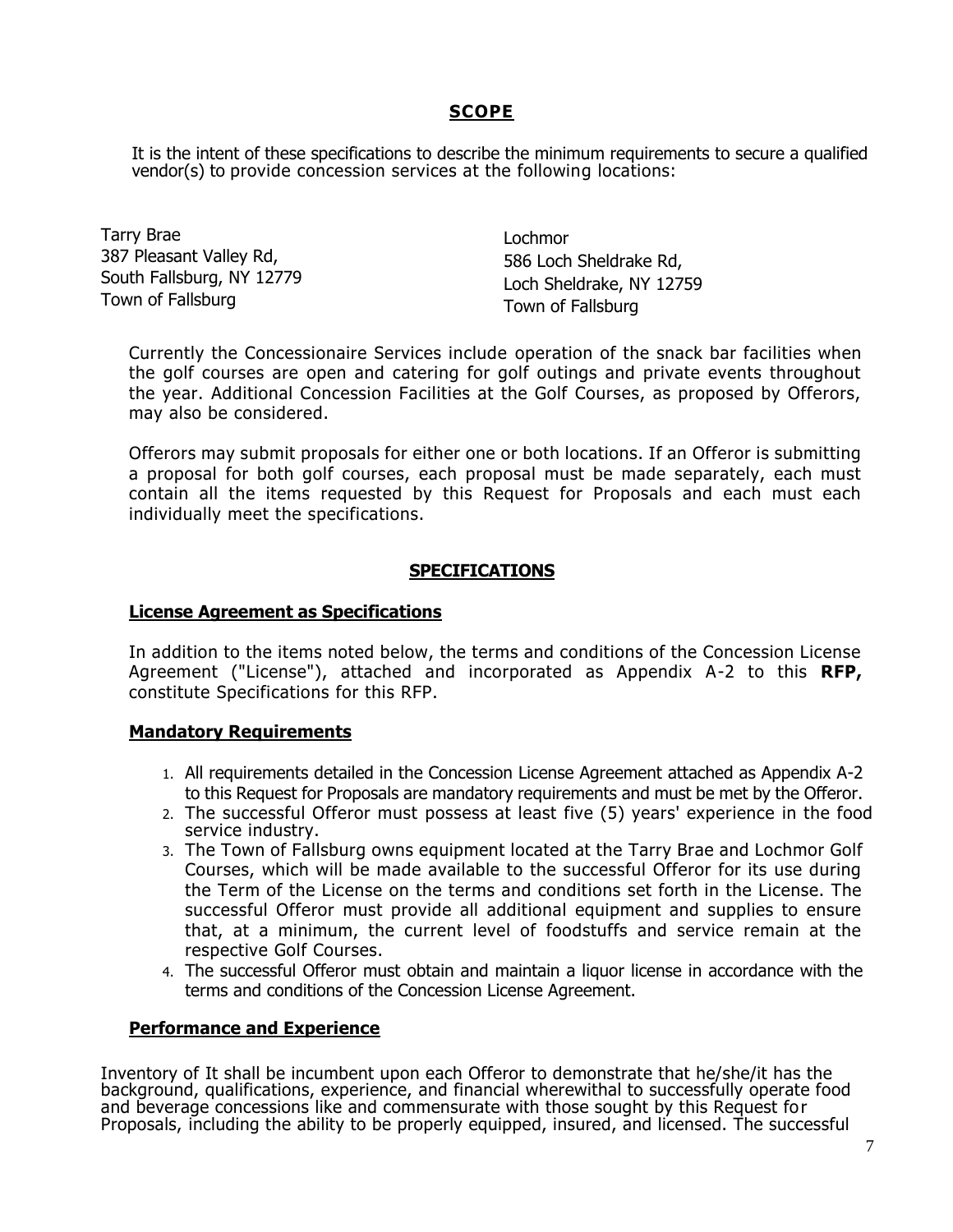Offeror must possess the ability to secure and maintain an adequately trained work staff capable of mature, responsible performance.

## **Present Concessionaire**

There may be an opportunity for the successful Offeror to purchase inventories of unopened paper products, syrups, condiments, oils, canned food products or equipment held by the present concessionaire. However, this would be a separate private transaction between the selected and previous concessionaires.

#### Capital Improvements

If Offeror wishes to propose capital improvements, please provide a clearly defined plan and how it will be financed. The Town of Fallsburg will approve and provide for any capital improvements to the Golf Course(s), but such projects will be approved on a yearly or scheduled basis depending on need and available resources as solely determined by the Town of Fallsburg. The Town of Fallsburg is the owner of both Golf Courses and any future improvements made to the course.

#### Transition Plan

Please carefully and thoroughly explain how your firm will transition from current operator to your organization. Who on your firm's staff will perform the various identified tasks? What is the time table for each task or activity?

Note: It must be expressly stated here that the Town of Fallsburg will in no way be obligated to subsidize or support the operation of the concession service(s) by the successful Offeror. The Licensee must be able to pay all its financial obligations, including operational expenses, and debt service from its own operating revenues. It will be the complete responsibility of the successful Offeror to ensure that the concession service(s) operates in a financially responsible manner. The Town of Fallsburg will not pledge any revenues, taxes, fees, or other financial resources to pay expenses incurred by the Licensee that enters into a license with the Town of Fallsburg under this RFP.

#### TERM

The Town of Fallsburg anticipates that the term of this contract will be for five (5) years commencing on or about January 1, 2022 and ending December 31, 2027. The Town of Fallsburg reserves the right to extend the contract for up to two (2) additional one (1) year periods, at the sole option of the Town of Fallsburg and under the terms and conditions of the original RFP, unless alternate terms are specified in this RFP and/or the contract for renewals/extensions.

Upon expiration of the original term or any renewal thereof, if authorized by the Town of Fallsburg as above, this contract may be extended unilaterally by the Town of Fallsburg for an additional period of up to two months upon notice to the Vendor/Consultant with the same terms and conditions as the original contract including, but not limited to, quantities (prorated for such extension), prices, and delivery requirements. With the concurrence of the Vendor/Consultant, the extension may be for a period of up to three months in lieu of the up to two-month period.

## PAYMENT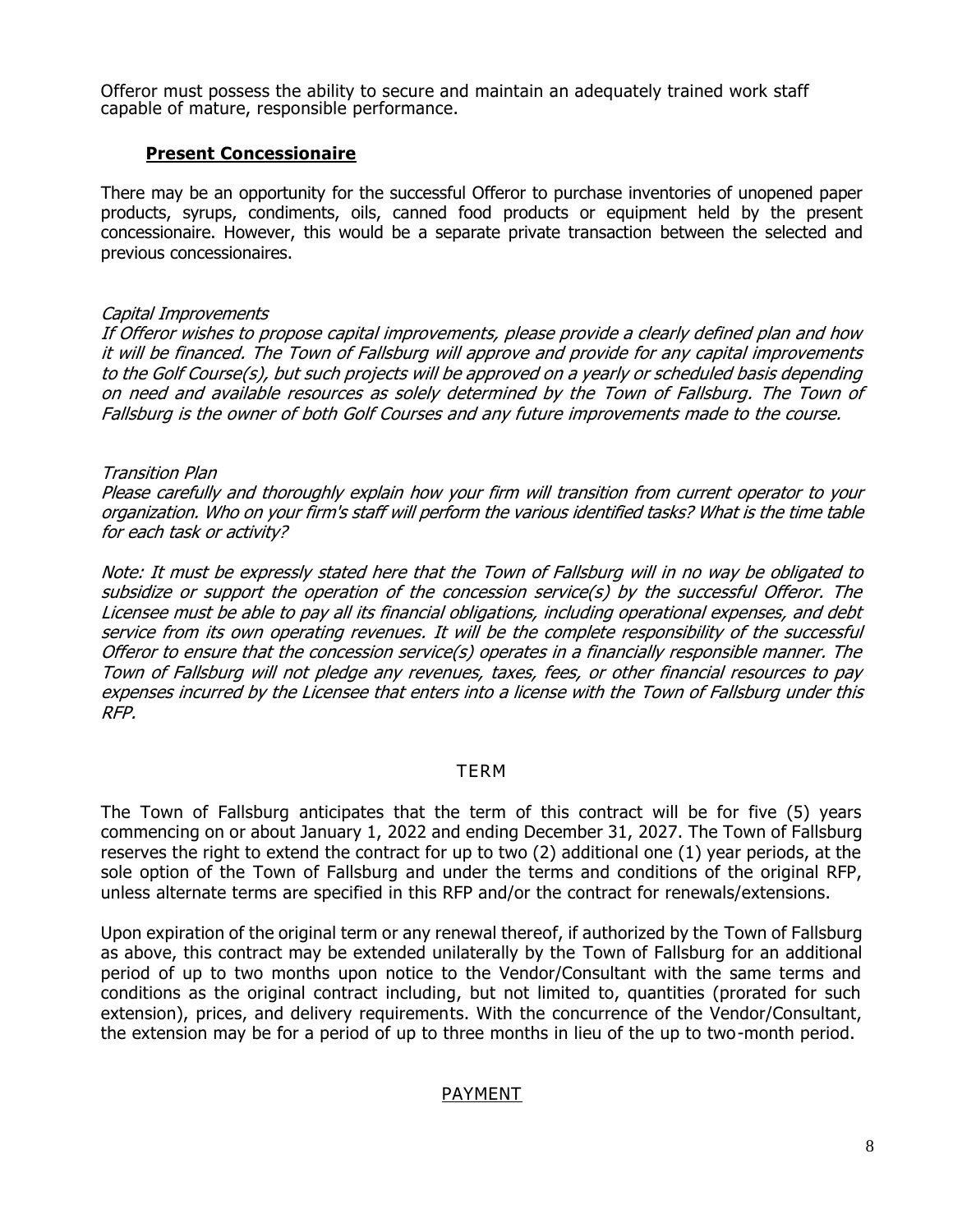Payment to the Town of Fallsburg shall be made monthly in arrears no later than five (5) days after the end of each calendar month. Payments shall be subject to the late charges specified in the attached License.

## SUBMISSION OF PROPOSALS

Offerors submit their proposals for both locations, Tarry Brae and Lochmor.

Unless otherwise noted below, one (1) signed original (as applicable to the document type) and the number of copies specified in Item #5 of the Instructions to Offerors, of each of the following items should be submitted in your Proposal package- It is NOT necessary to include a copy of the entire RFP in your Proposal package only the items required below. Proposals must include:

3. Completed and signed Proposal Form

4. Proposal Narrative: Proposals must include an organized narrative response to all elements listed below along with a proposed transition timeline.

- a) Contract Food/Beverage Service Qualifications Statement Form. Offeror shall submit a complete and accurate Qualifications Statement. The form of Qualifications Statement is attached as Appendix A-1. The completed Qualifications Statement of the successful Offeror shall be attached and incorporated into the License and relied upon by the Town of Fallsburg in entering into the License.
- $b)$  Statement of Experience. Offeror must detail a minimum of five (5) years' experience in the food service industry.
- $c)$  Menus / Products Sold / Hours of Operation. Sample menus and products to be sold with anticipated prices and portion sizes, for all foodstuffs, beverages, etc., for all Concession Services (see Sections 3 and 9 of the Concession License Agreement in Appendix A-2), must be submitted with the Proposal Form. Menus and products offered shall be equal to, or better than, those presently available at the golf courses. Copies of existing menus for the Tarry Brae Golf Course and Lochmor Golf Course are attached to this Request for Proposals as Appendix A-4. Menus and prices are subject to negotiation of and approval by the Town of Fallsburg and must include hot and cold breakfast and lunch items. Proposed hours of operation to be included and shall include as a minimum 7:00 to 8:00 p.m. daily on each day of course operations.
- d) Intended Improvements. Proposals shall include a detailed statement describing all anticipated improvements to types of service and foodstuffs that will be provided if an award is made and the materials, goods and equipment that Offeror will make available for the performance of Concession Services as defined in the License. Concession Services other than those described in the template License (e.g. provision of ATMs), may be proposed for consideration by and approval of the Town of Fallsburg, at its sole discretion.
- a) Staff/Management. A detailed statement describing the Offeror's staffing, training, and management plan must be submitted with the Proposal. Resumes or bios should be included with the Proposal.
- b) Financial Statements. Offeror shall submit a current financial statement with the Proposal.
- c) Credit References. A minimum of two (2) credit references must be submitted.
- $\underline{\text{d}}$ ) References. Offeror must provide at least three (3) professional references, with names, addresses, and telephone numbers (see Item #13 in Appendix A-1).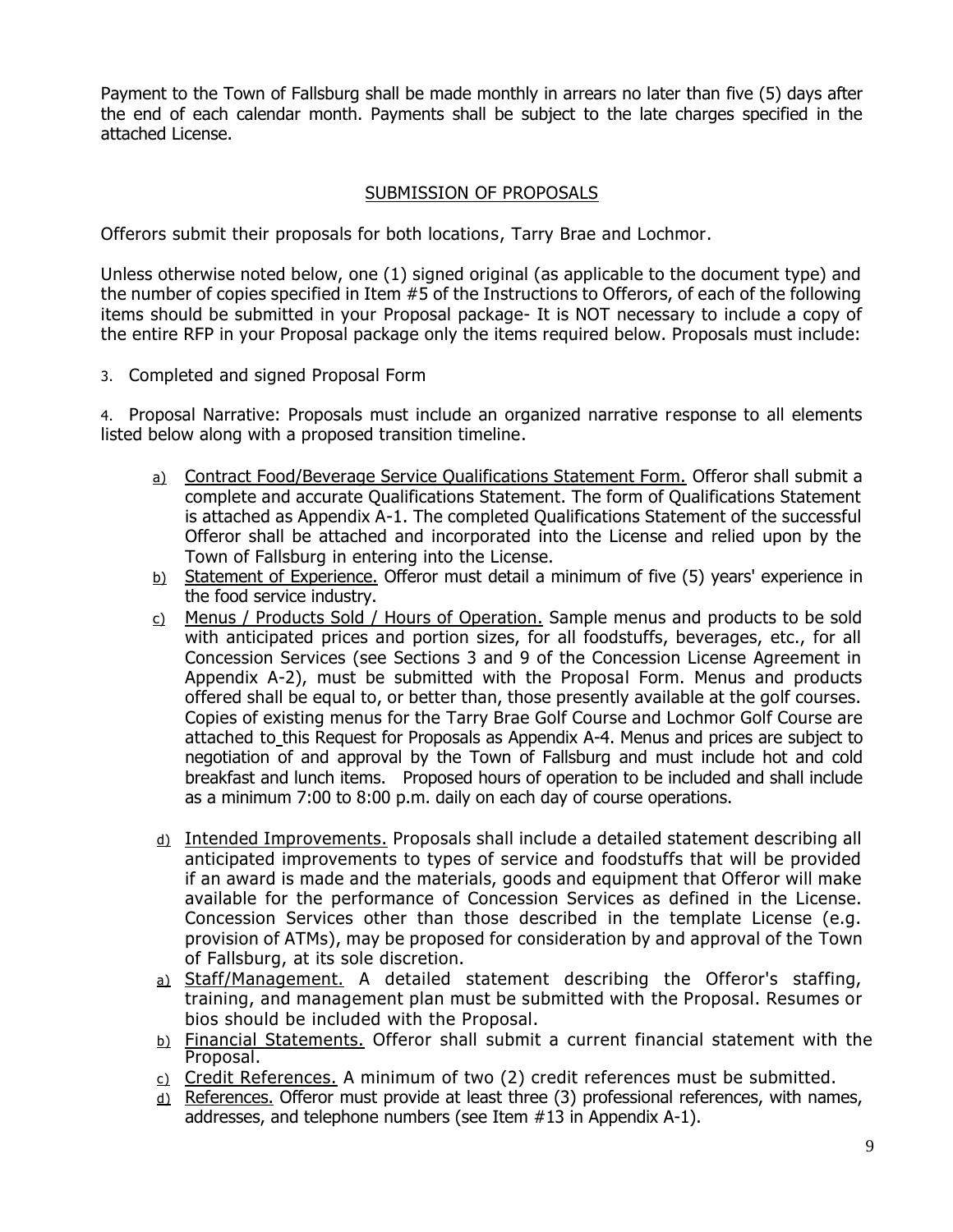- e) Large Banquet References. Offerors must provide a detailed summary of previous experience in preparing large banquets, including the type of banquet event, number served, menu served, and references, with names, addresses, and telephone numbers (see Item #13 in Appendix A-1).
- f) Sample Event Contract. Offerors must submit a sample contract it typically uses for banquets and special events. The sample contract, once approved by the Town of Fallsburg, shall be incorporated as a template into the License.
- g) Transition timeline. noting that the Town of Fallsburg's current Concession License Agreement expires on December 31, 2018.
- 5. Non-Collusion Certification
- 6. Iran Divestment Act Certification
- 7. Disclosure of Non-Responsibility Determination (copy of instruction page not required)
- 8. Certificate of Authority/Incorporation/Partnership/dba, etc., as applicable to your business entity
- 9. Bid Security and/or letter from bank or surety if requested in the Bonding section of this RFP
- 10. Supplier Forms (if not already a current Town of Fallsburg awarded vendor)
- 11. Information or other materials to be included, only as requested in the Specifications
- 12. Any supplemental agreements (e.g. a licensing agreement) requested by an Offeror must be included in the Proposal and are subject to the discretionary approval of the Town of Fallsburg Attorney and the Town of Fallsburg Executive. For any software required in the Specifications, include any proposed license or maintenance agreements with your Proposal. Offeror awarded a contract agree to execute the contract in the same form as the template enclosed in this RFP and in the timeframe, if any, indicated in this RFP. Failure to reach agreement on contract terms and conditions may result in rejection of a Proposal, rescission of an award and/or retention of Bid Security by the Town of Fallsburg.

**ALL SUBMISSIONS MUST BE CLEARLY MARKED ON THE OUTSIDE PACKAGING WITH THE RFP TITLE AND NUMBER.** INSURANCE: While not required in the Proposal package, Offerors are reminded that Certificates of Insurance evidencing Vendor's/Consultant's compliance with the Insurance requirements of this RFP must be provided prior to execution of the contract by the Town of Fallsburg. The number of days for submission may vary but it may be less than one business week, please be prepared. **FAILURE TO SUBMIT INSURANCE DOCUMENTS MAY RESULT IN DISQUALIFICATION OF THE VENDOR/CONSULTANT AS NON-RESPONSIVE AND/OR THE TOWN OF FALLSBURG'S RETENTION OF BID SECURITY.**

# **ADDITIONAL INFORMATION, INTERVIEWS & SITE VISITS**

The Town of Fallsburg may require any or all Offerors to present additional evidence of experience, ability and financial standing as well as a statement as to the materials, equipment or personnel which the Offeror will have available for the performance of this contract. The Town of Fallsburg reserves the right to interview, any or all Offerors and/or visit any or all Offeror's sites during the evaluation of Proposals. If applicable, the Town of Fallsburg shall contact Offerors to arrange an